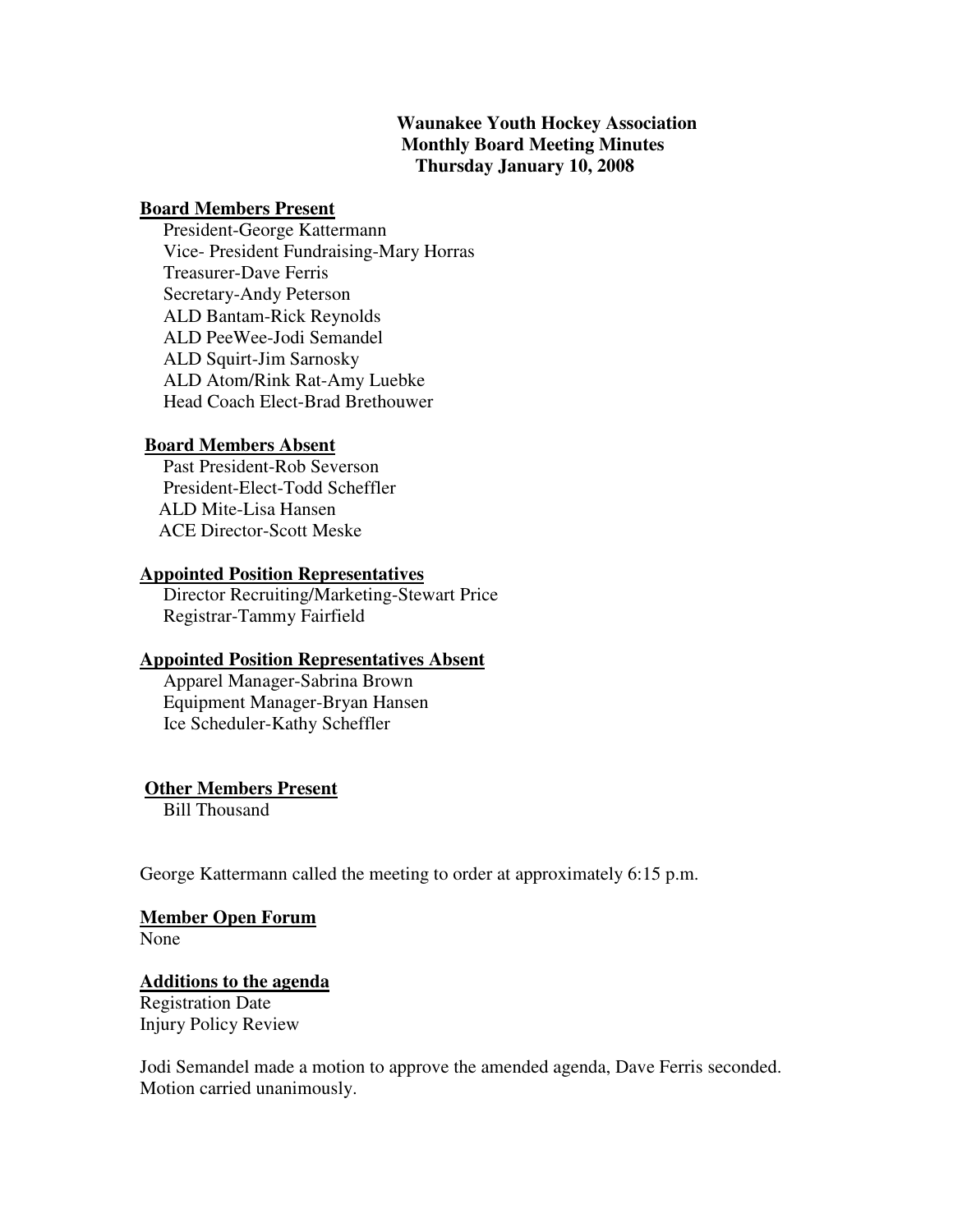### **Approval of prior meeting minutes**:

Jodi Semandel made a motion to approve the December meeting minutes, Jim Sarnosky seconded. Motion carried unanimously.

## **Reports/updates**:

Vice-President Fundraising-Mary Horras

\*E-mailed report see copy. Greg Werner is the Chair Person for the Raffle and Carol Sarnosky is the Chair Person for Parade of Homes. We need a Chair for Texas Hold'em in April. Empire Photography has sent me team photos for all coaches and also bag tags for each skater. I will distribute to the ALD's on Thursday. I would like to discuss changing the Apparel Manager position to being the responsibility of VP of Fundraising. I would like to have a Chair Person for this with 16 hours of volunteer time awarded.

### Recruiting/Marketing-Stew Price

\*E-mailed report see copy.

### Ice Scheduler-Kathy Scheffler (Not Present)

 \*E-mailed report see copy. I have nothing to report with the exception that next season will be my third year with scheduling ice and I would like to find someone to replace me. Can we post in the newsletter? It would be nice to train the person in during my last year.

### Apparel Manager-Sabrina Brown (Not Present) \*No Report.

ALD Bantam-Rick Reynolds

\*No Report.

- ALD PeeWee-Jodi Semandel \*No Report.
- ALD Squirt-Jim Sarnosky \*No Report.
- ALD Mite-Lisa Hansen (Not Present) \*No Report.
- ALD Atom/Rink Rat-Amy Luebke \*No Report.
- Equipment Manager-Bryan Hansen (Not Present) \*No Report.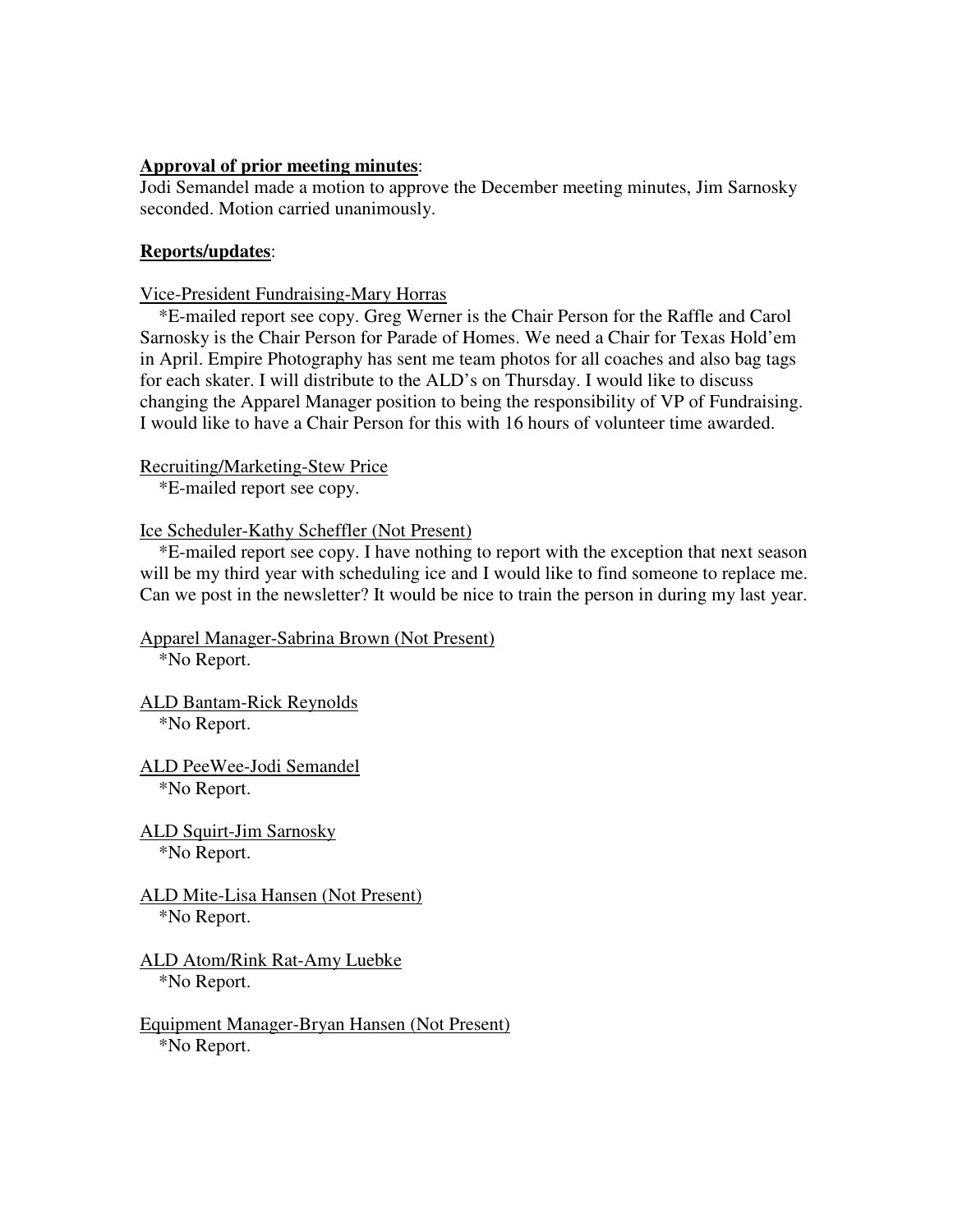ACE Director-Scott Meske (Not Present) \*No Report.

 Registrar-Tammy Fairfield \*No Report.

Treasurer-Dave Ferris

 \*Dave Ferris (E-mailed report see e-mail) Copy is with meeting notes. He also distributed the Financial Statement with Summary (see hand out). Received bill from Badger Sportswear for spirit wear \$1017.00.

Mary Horras made a motion to approve payment of the bills, Jodi Semandel seconded. Motion carried unanimously.

WAHA Region 4- Scott Meske (Not Present) \*No Report.

**Old Business**

Learn To Play- Tammy Fairfield and Stew Price. We do not have enough coaches for our kids. The Patriots have enough coaches for their kids. We have 39 WYHA kids signed up for the second session.

Window Cling- Stew Price. Stew said he could have 500 window clings made and it would cost about \$1.00 per window cling. Stew would type up a letter and have the letter and window cling mailed to each family. He will e-mail 2 of the artwork designs for the window clings to the board and have the board let him know which design they like.

Rink Update- Todd Scheffler will update at the next board meeting in February.

#### **New Business**

Apparel Manager- Mary Horras said that there was a conflict for Thursday night board meetings for Sabrina Brown (current Apparel Manager) and that she will not be able to make them. Jim Sarnosky said he would help Mary the rest of the year. Dave Ferris suggested that we advertise up to 16 hours of volunteer hours in the newsletter.

Dave Ferris made a motion to drop the skater discount for the Apparel Manager position and have up to 16 hours of volunteer hours under Mary Horras' discretion hours to start next season 2008-2009. Jodi Semandel seconded. Motion carried unanimously.

Ice Scheduler- Kathy Scheffler sent an e-mail (see e-mail). She will do the ice scheduling next year but would like someone to replace her and will train them next year. Contact Kathy regarding the position.